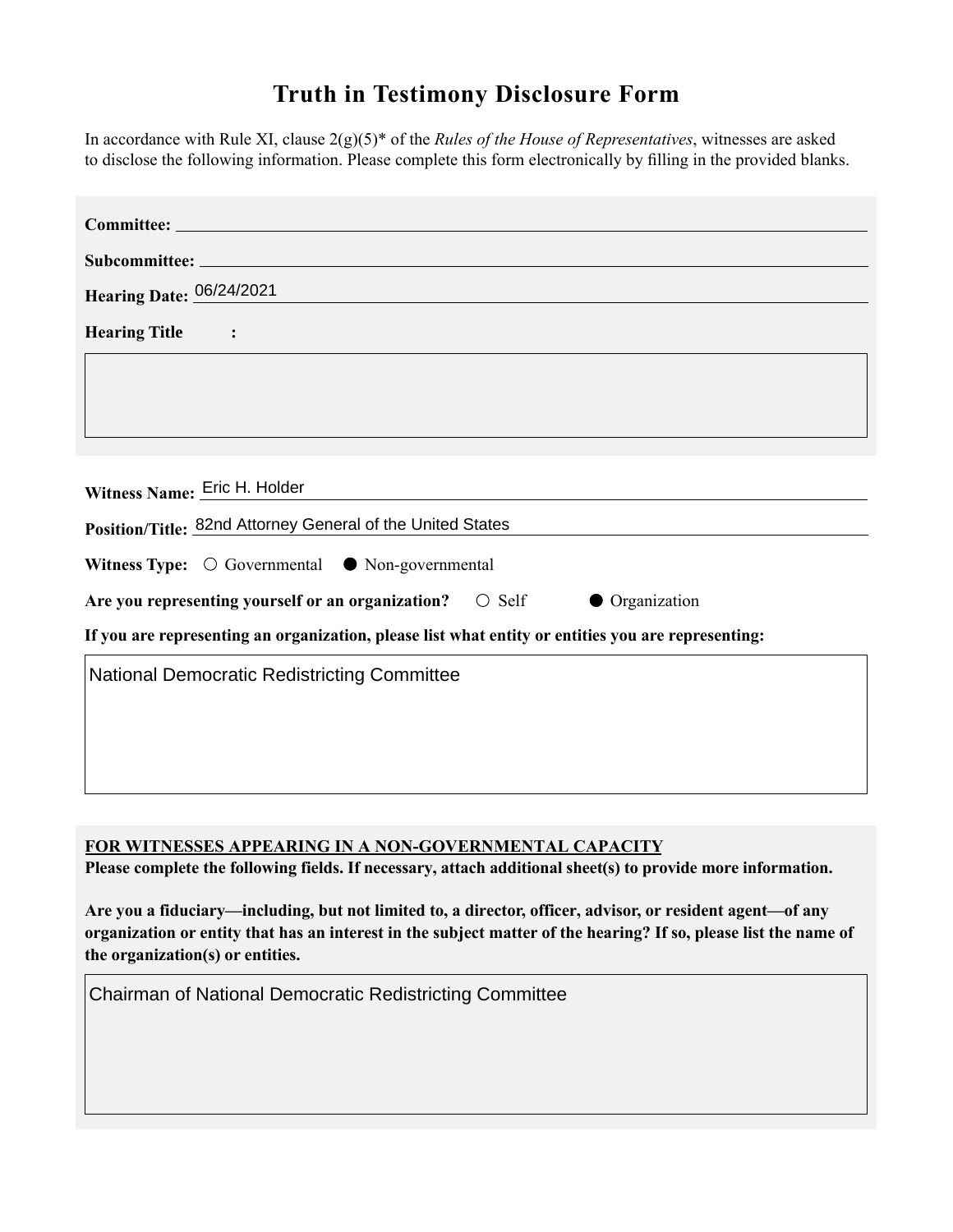**Please list any federal grants or contracts (including subgrants or subcontracts) related to the hearing's subject matter that you, the organization(s) you represent, or entities for which you serve as a fiduciary have received in the past thirty-six months from the date of the hearing. Include the source and amount of each grant or contract.** 

N/A

**Please list any contracts, grants, or payments originating with a foreign government and related to the hearing's subject that you, the organization(s) you represent, or entities for which you serve as a fiduciary have received in the past thirty-six months from the date of the hearing. Include the amount and country of origin of each contract or payment.** 

N/A

## **Please complete the following fields. If necessary, attach additional sheet(s) to provide more information.**

 $\Box$  I have attached a written statement of proposed testimony.

 $\subseteq$  I have attached my curriculum vitae or biography.

**\***Rule XI, clause 2(g)(5), of the U.S. House of Representatives provides:

(5)(A) Each committee shall, to the greatest extent practicable, require witnesses who appear before it to submit in advance written statements of proposed testimony and to limit their initial presentations to the committee to brief summaries thereof.

(B) In the case of a witness appearing in a non-governmental capacity, a written statement of proposed testimony shall include— (i) a curriculum vitae; (ii) a disclosure of any Federal grants or contracts, or contracts, grants, or payments originating with a foreign government, received during the past 36 months by the witness or by an entity represented by the witness and related to the subject matter of the hearing; and (iii) a disclosure of whether the witness is a fiduciary (including, but not limited to, a director, officer, advisor, or resident agent) of any organization or entity that has an interest in the subject matter of the hearing.

(C) The disclosure referred to in subdivision (B)(iii) shall include— (i) the amount and source of each Federal grant (or subgrant thereof) or contract (or subcontract thereof) related to the subject matter of the hearing; and (ii) the amount and country of origin of any payment or contract related to the subject matter of the hearing originating with a foreign government.

(D) Such statements, with appropriate redactions to protect the privacy or security of the witness, shall be made publicly available in electronic form 24 hours before the witness appears to the extent practicable, but not later than one day after the witness appears.